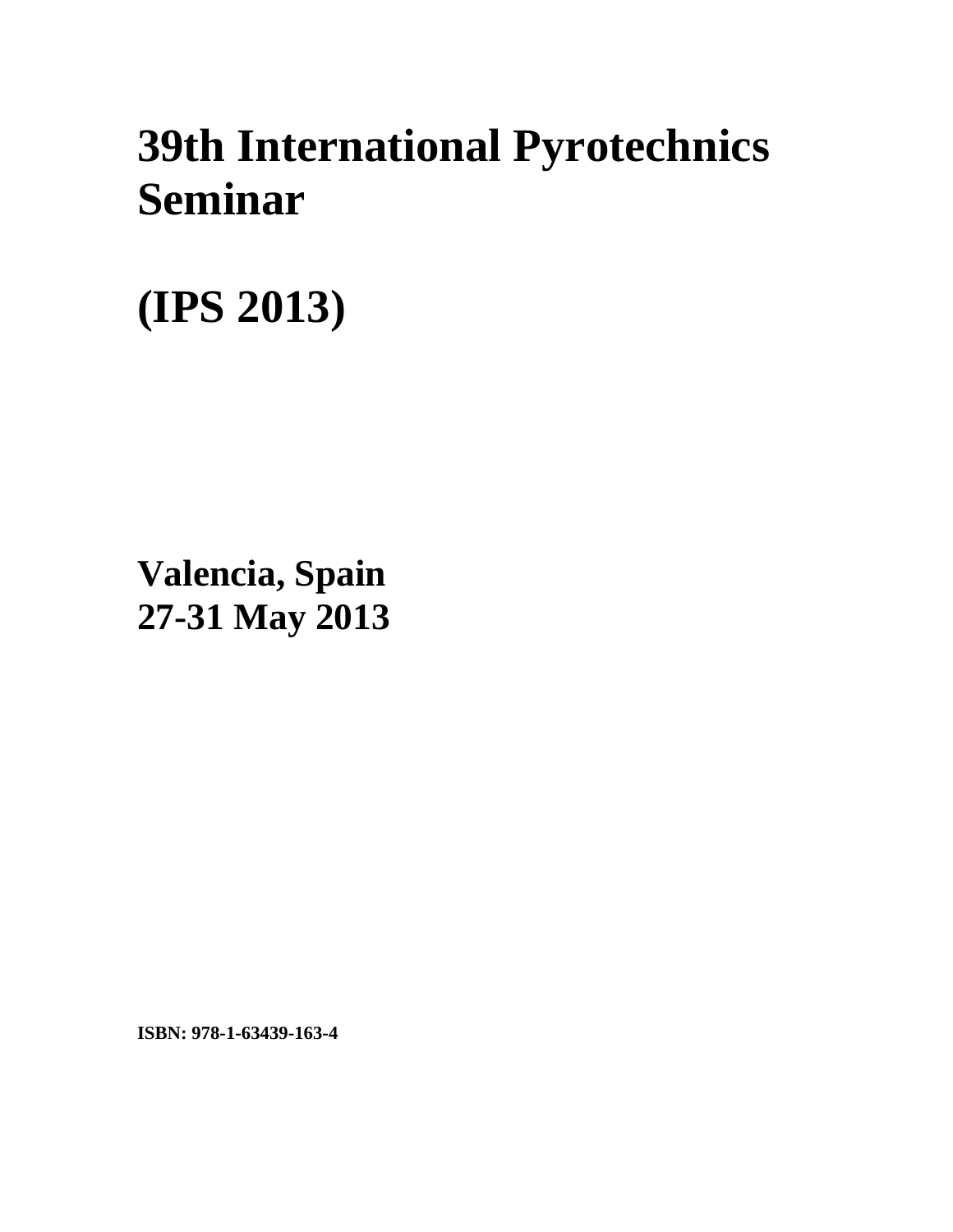**Printed from e-media with permission by:** 

Curran Associates, Inc. 57 Morehouse Lane Red Hook, NY 12571



**Some format issues inherent in the e-media version may also appear in this print version.** 

Copyright© (2013) by IPSUSA Seminars, Inc. All rights reserved.

Printed by Curran Associates, Inc. (2014)

For permission requests, please contact IPSUSA Seminars, Inc. at the address below.

IPSUSA Seminars, Inc. c/o Dave Dillehay 107 Ashwood Terrace Marshall TX 75672

Phone: (903) 935-1002 Fax: (903) 935-9422

dillehay@cobridge.tv

## **Additional copies of this publication are available from:**

Curran Associates, Inc. 57 Morehouse Lane Red Hook, NY 12571 USA Phone: 845-758-0400 Fax: 845-758-2634 Email: curran@proceedings.com Web: www.proceedings.com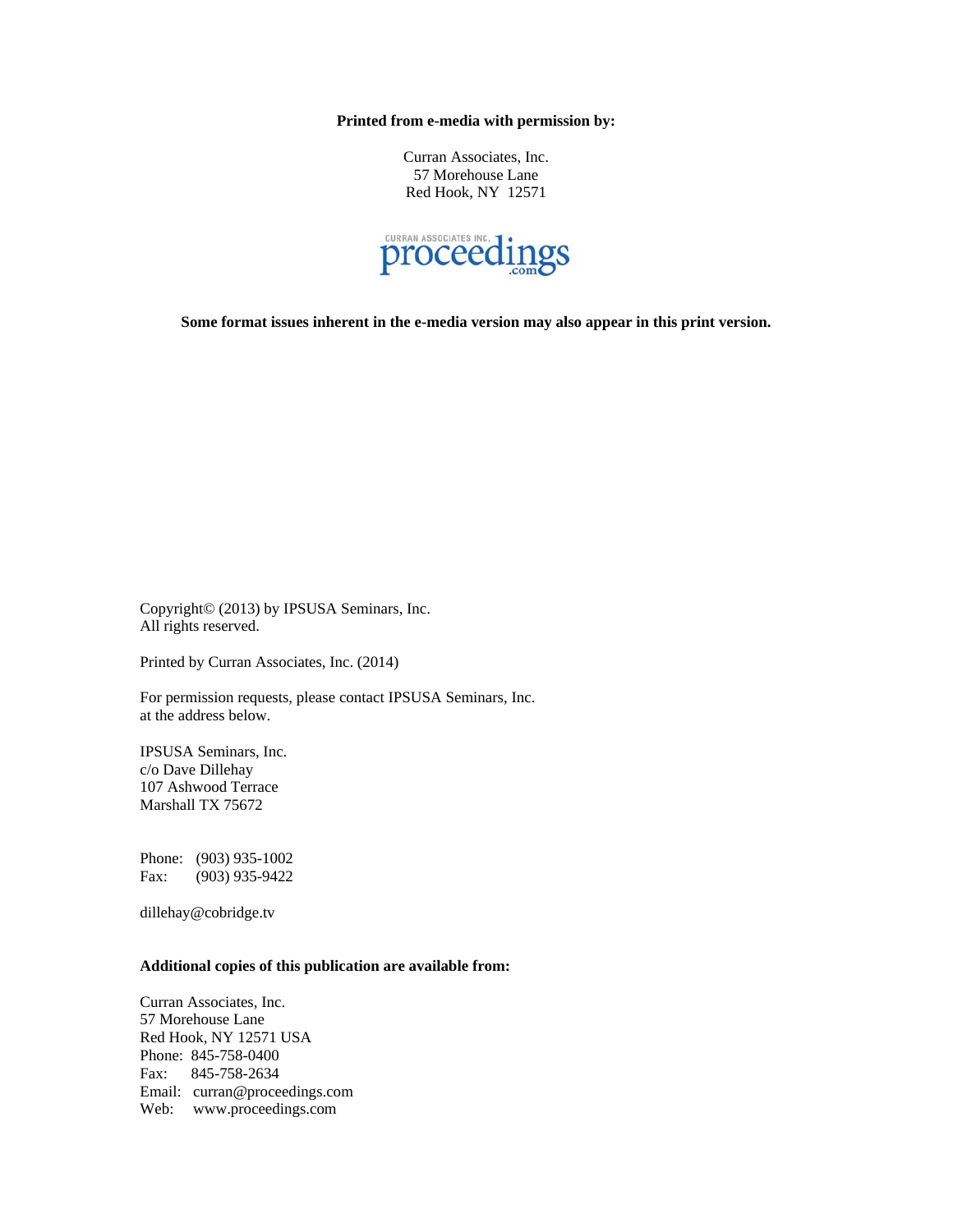## **TABLE OF CONTENTS**

| S. Dyjak, M. Wasilewska, S. Cudzilo                                                            |  |
|------------------------------------------------------------------------------------------------|--|
| C. Darwich, V. Forquet, G. Jacob, C. Sabaté, H. Delalu                                         |  |
|                                                                                                |  |
| M. Rahm, G. Bélanger-Chabot, R. Haiges, K. Christe                                             |  |
|                                                                                                |  |
| C. Sabaté, T. Klapotke                                                                         |  |
| Urethane Copolymers Structure of 3,3-Bis (Azidomethyl) Oxetane And 3-Azidomethyl-3-            |  |
|                                                                                                |  |
| V. Petrov, N. Kuznetsova, A. Gubaydullin                                                       |  |
| The Novelty High-Nitrogen Energetic Compounds Based On The 4-Amino-1.2.4-Triazole and 1,1'-    |  |
|                                                                                                |  |
| B.-D. Wu, Y.-L. Li, T.-L. Zhang, Z.-N. Zhou, L. Yang                                           |  |
|                                                                                                |  |
| A. Mokeev, L. Badretdinova, A. Marsov, I. Sadikov                                              |  |
| Research Of Combustion Of Metal-Containing Condensed Heterogeneous Systems With The Use Of     |  |
|                                                                                                |  |
| A. Korobkov, E. Belov, A. Beliakov, S. Grishkina, A. Khairullina, R. Iliasov                   |  |
|                                                                                                |  |
| V. Alexandrov, V. Bazotov, D. Nureeva, A. Vishnjakov                                           |  |
|                                                                                                |  |
| A. Dolgoborodov, N. Safronov, V. Teselkin, A. Streletskii, K. Monogarov, N. Muravyev           |  |
| Research Of Physical Stability Of Pyrotechnic Compositions Designed For Oil Well Treatment In  |  |
|                                                                                                |  |
| L. Badretdinova, A. Mokeev, A. Marsov                                                          |  |
|                                                                                                |  |
| T. Van Beneden, F. Peugeot                                                                     |  |
| M. Hemmila, M. Hihkio, H. Norppa, S. Suhonen, J. Callaway, G. Poulson                          |  |
| The Effects Of Smoke Hand Grenades On Human Lung Cells And Bacteria For Toxicity Screening     |  |
|                                                                                                |  |
| M. Hulst, W. Klerk, J. Langenberg, I. Alblas                                                   |  |
| An Analysis Of A New Technology, Machinery And Catalysts Application's Results Dedicated To    |  |
|                                                                                                |  |
| V. Petrov, A. Makhotkin, R. Khalitov, I. Makhotkin                                             |  |
| Quantification Of The Nitrocellulose In Solid Propellant Intermediate Using NIR Spectroscopy   |  |
|                                                                                                |  |
| Q. Zou, G. Deng, F. Li                                                                         |  |
|                                                                                                |  |
| T. Griffiths, E. Charsley, J. Rooney, H. Markham                                               |  |
| Graphene Nanoplatelets Modified Lead Azide And Its' Depressed ELectrostatic Hazards  105       |  |
| Z.-M. Li, M.-R. Zhou, T.-L. Zhang, L. Yang                                                     |  |
| A. Bach, P. Gibot, R. Gadiou, D. Spitzer                                                       |  |
|                                                                                                |  |
| B. Risse, D. Spitzer, F. Schnell, V. Pichot                                                    |  |
| D. Dilhan                                                                                      |  |
| Effect Of Mechanically Activated Aluminum-Polytetrafluoroethylene Composite Particles On Solid |  |
|                                                                                                |  |
| T. Sippel, S. Son, L. Groven                                                                   |  |
|                                                                                                |  |
| S. Vybornov, Z. Safina, R. Dimukhametov, A. Grishin                                            |  |
|                                                                                                |  |
| B. Terry, S. Son, L. Groven                                                                    |  |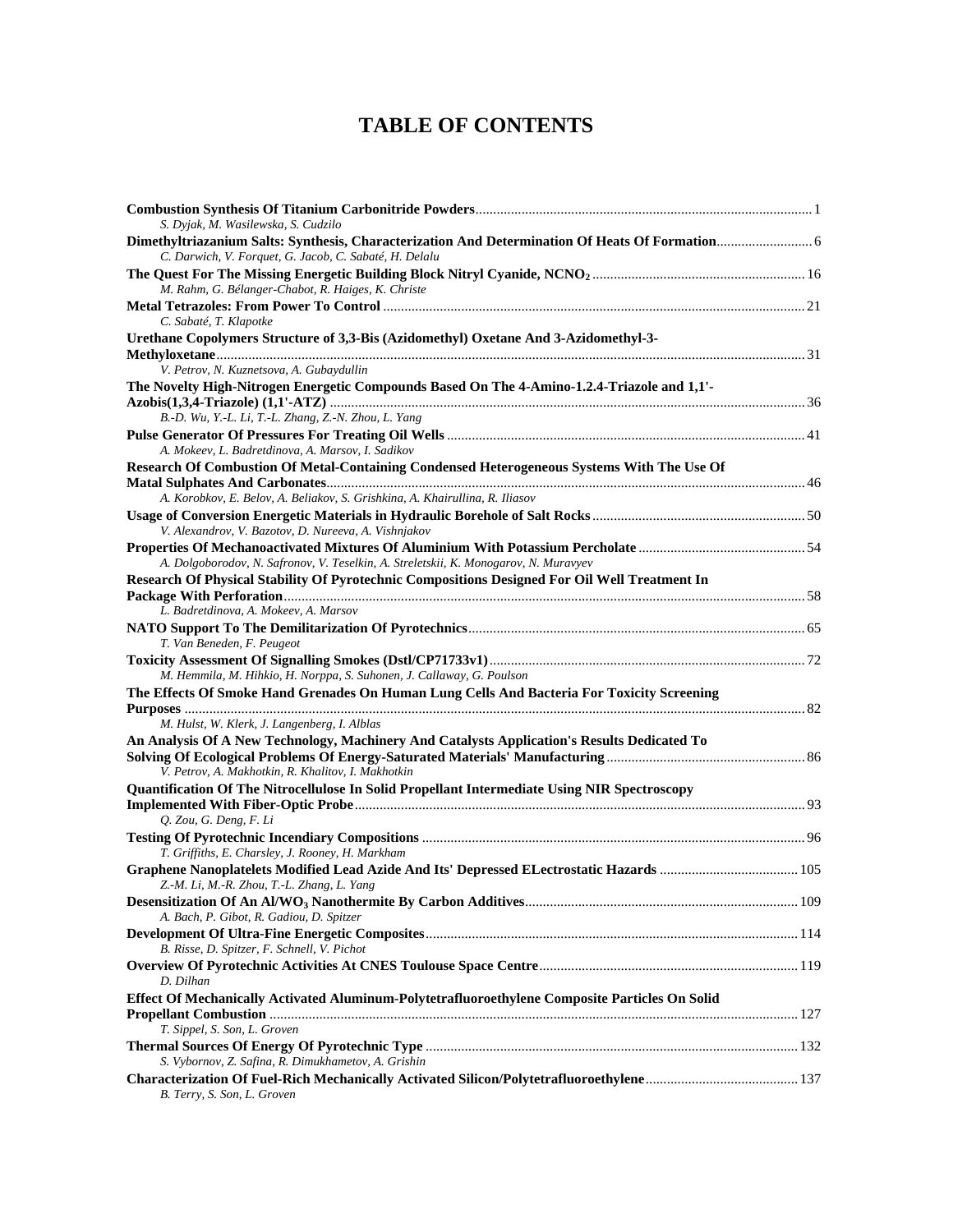| Complex Of Potassium-5,7-Dihydroxy-4,6-Dinitrobenzofuroxane - Surround A Flame Retarder                                                                                                                               |  |
|-----------------------------------------------------------------------------------------------------------------------------------------------------------------------------------------------------------------------|--|
| V. Ekaterina, Y. Luiza, E. Tatiana, S. Lilya                                                                                                                                                                          |  |
| D. Picart, J. Ermisse, M. Biessy, E. Bouton, H. Trumel                                                                                                                                                                |  |
| G. Fayet, P. Rotureau                                                                                                                                                                                                 |  |
| Numerical Study On The Transition From Slow Burning To Detonation In Granular Explosives  165<br>H. Dong, T. Hong, X. Zhang                                                                                           |  |
| J. Curtis                                                                                                                                                                                                             |  |
| Simple Test For Detecting Influence Of Sample Aging On Its Thermal Behavior. Peculiarities Of                                                                                                                         |  |
| B. Roduit, M. Hartmann, P. Folly, A. Sarbach<br>M. Kunzel, O. Nemec, J. Pachman                                                                                                                                       |  |
| Miscibility Predictions Of Cellulose Nitrates/Plasticizers Blends With The Use Of Theoretical                                                                                                                         |  |
| N. Nikitina, A. Kostochko<br>Structural And Electronic Properties Of PETN Under Pressure: A Density Functional Theory Study 194<br>P. Ma, L. Zhang, S. Zhu, H. Chen                                                   |  |
| R. Oton-Martinez, J. Garcia-Cascales, F. Sanchez-Velasco, G. Monreal-Gonzalez, F. Vera-Garcia, C. Bullon-                                                                                                             |  |
| Sanchez, D. Fernandez-Moratilla, F. Ramirez-Fernandez<br>R. Tunnell, R. Dale, G. Peters, D. Tod                                                                                                                       |  |
| Temperature Histories Of Some Guanidinium 1,5-Bis-1H-Tetrazolate/Ammonium Nitrate/Additive                                                                                                                            |  |
| S. Date, S. Nishi, K. Asazuki, T. Yamamoto, Y. Shiraishi<br>Experimental And Theoretical Investigations To A Multiplicity Of Thermites As Main Ingredient For<br>V. Weiser, S. Kelzenberg, S. Knapp, A. Raab, E. Roth |  |
| Molecular Dynamic Simulation Of Trans-1,4,5,8-Tetranitro-1,4,5,8-Tetraazadacalin (TNAD) With                                                                                                                          |  |
| X.-H. Li, X.-H. Ju<br>Thermal Decomposition Studies Using DPTA Method On High Energy Nitramine Explosives  248<br>R. Liu, T.-L. Zhang, Z.-N. Zhou, L. Yang                                                            |  |
| A. Tappan, J. Ball, J. Miller                                                                                                                                                                                         |  |
| Asuna, J. Ma, Z. Jia                                                                                                                                                                                                  |  |
| C. Wenjian, L. Qun                                                                                                                                                                                                    |  |
| R. Guo, R. Shen, Y. Hu, Y. ye, L. Wu, P. Zhu                                                                                                                                                                          |  |
| The Velocities Of Laser-Driven Flyers Under Different Acceleration Chambers And Laser Energies 274<br>S. Chen, L. Wu, R. Shen, Y. Ye, Y. Hu                                                                           |  |
| W. Zhang, R. Shen, L. Wu, Y. Ye, Y. Hu, P. Zhu                                                                                                                                                                        |  |
| A. Hahma, O. Pham, F. Kaiser, H. Angebrandt, A. Mirbach, D. Clement                                                                                                                                                   |  |
| C. Ru, C. Wang, Y. Ye, P. Zhu, R. Shen, Y. Hu, L. Wu                                                                                                                                                                  |  |
| M. Williams, R. Claridge, C. Woodley                                                                                                                                                                                  |  |
| M. Liljedahl, C. Oscarson<br>Investigation of Mn/MnO <sub>2</sub> /KCLO <sub>4</sub> System As Slow Burning Pyrotechnic Time Delay Formulation 302                                                                    |  |
| P. Chowdhury, N. Swarge, S. Shaikh, S. Danali<br>The Effect Of Graphite, Boron Powder and Carbon Nano Tube Content On Spectral Radiant                                                                                |  |
| S. yayla, E. Bayramli                                                                                                                                                                                                 |  |
|                                                                                                                                                                                                                       |  |